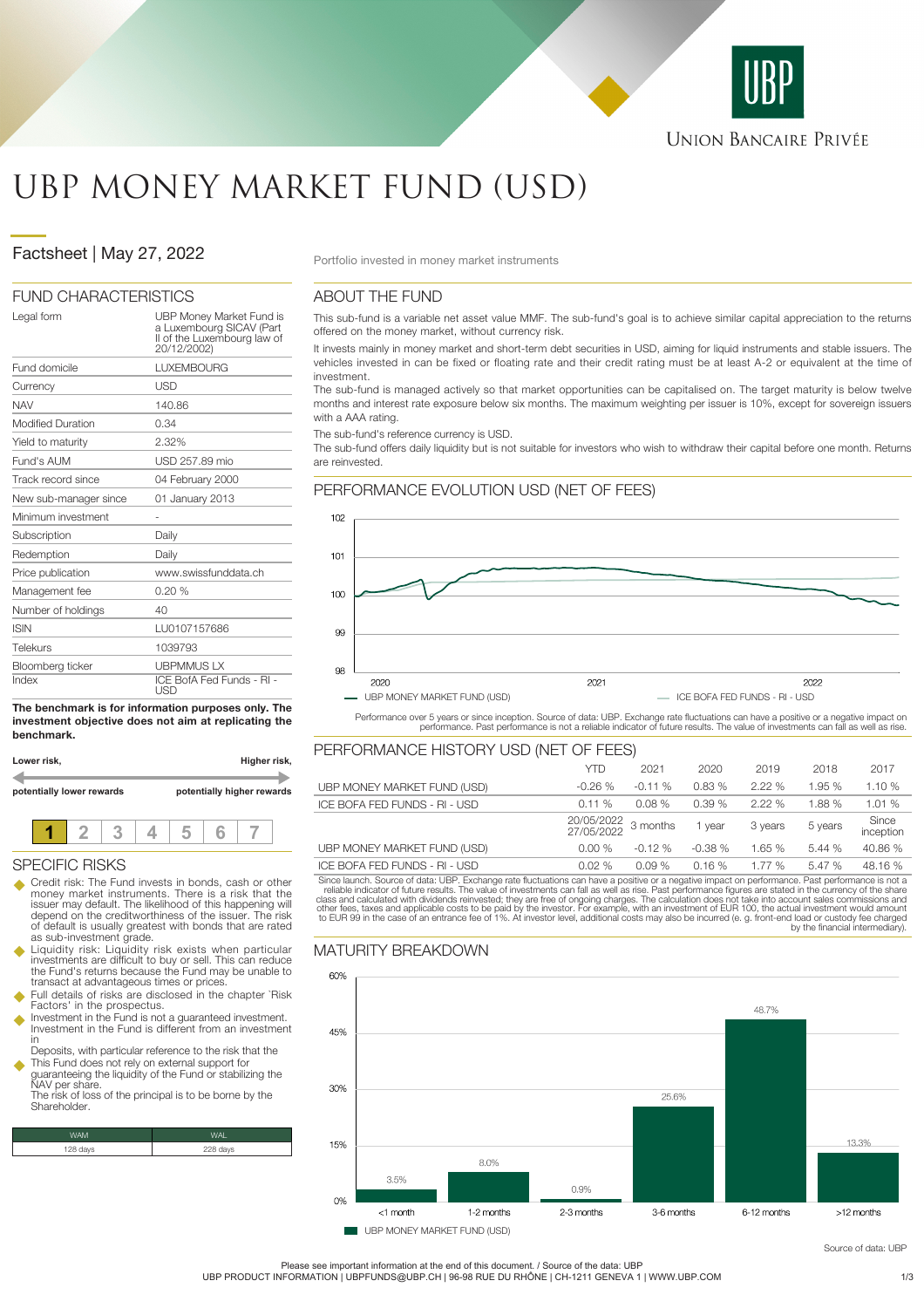# **UBP MONEY MARKET FUND (USD)**

# RATING ALLOCATION



| 3.2%<br>25.01.2023<br>3.1%<br>17.01.2023 | 4.3%                       |
|------------------------------------------|----------------------------|
|                                          |                            |
|                                          | 4.3%                       |
| 2.3%<br>23.02.2023                       | 4.1%                       |
| 2.8%<br>10.01.2023                       | 4.1%                       |
| 1.8%<br>19.07.2022                       | 3.9%                       |
| 3.5%<br>02.03.2023                       | $3.7\%$                    |
| 3.8%<br>15.09.2022                       | 3.3%                       |
| 2.0%<br>01.09.2023                       | $3.2\%$                    |
| 24.04.2023                               | $3.2\%$                    |
|                                          | 2.8%                       |
|                                          | 2.2%<br>20.07.2022<br>3.5% |

Registered Office **CHACCE COFFICED UBB** Asset Management (Europe) S.A., 287-289, route d'Arlon, L-1150 Luxembourg

Switzerland Union Bancaire Privée, UBP SA, 96-98 rue du Rhône, CH-1211 Genève 1

Source of data: UBP

#### ADMINISTRATION

**Management Company** UBP Asset Management (Europe) S.A., 287-289, route d'Arlon, L-1150 Luxembourg

## **General distributor, Swiss representative and Swiss**

**paying agent** Union Bancaire Privée, UBP SA, 96-98 rue du Rhône, CH-1211 Geneva 1

### **Administrative agent, registrar and transfer agent**

CACEIS Bank Luxembourg Branch, 5, allée Scheffer,

#### L-2520 Luxembourg **Custodian bank**

BNP Paribas Securities Services Luxembourg Branch 60 avenue J.F. Kennedy, L-1855 Luxembourg

#### **Auditor**

Deloitte Audit S.à.r.l, 20 Boulevard de Kockelscheuer, L-1821 Luxembourg

#### **Legal form**

UBP Money Market Fund is a Luxembourg SICAV (Part II of the Luxembourg law of 20/12/2002)

#### GLOSSARY

#### **Benchmark**

Index used as basis for measuring the performance of an investment fund. Also called reference index or comparison index.

#### **Derivatives**

Derivatives are financial instruments whose prices depend on the price movements in a<br>reference variable, known as the underlying. Underlying assets may be shares, equity<br>indices, government bonds, currencies, interest rat also swaps. Derivative financial instruments may be unconditional forward transactions or<br>they may be options. They are traded either on futures and options exchanges on<br>standardised terms, or over-the-counter (OTC) on fre price of the underlying lead in certain situations to considerably higher price fluctuations in the derivative. Derivatives can be used to hedge against financial risks, to speculate on price changes (trading) or to take advantage of price differences between markets (arbitrage).

#### **Duration**

Duration is the average time to payout. This key figure is used to measure the influence of interest rate movements on the price of a bond or bond fund. Duration is defined in 3-year duration means that the value of a bond would increase by 3% if interest rates fall by 1% and vice versa).

#### **High-yield bond**

Bonds with high interest rates and high risk exposure. The issuers of such securities are often companies with a low credit rating.

REGISTRATION AND DOCUMENTATION

**Countries where Distribution is Authorised**

Luxembourg and Switzerland.

Representative

**High-yield fund** A fund for high-yield bonds (i.e. bonds with low credit ratings).

**Investment grade**<br>A rating provides information about the creditworthiness of a debtor. The higher the<br>A rating, the less likely the debtor is to default. A distinction is made between<br>high-quality (investment grade) and

**Credit default swap (CDS)**<br>A reddit default swap (CDS) is a kind of insurance against the risk of credit default.<br>Upon conclusion of a credit default swap agreement, the protection seller pledges himself<br>to pay compensati

#### **WAM**

Weighted average maturity means the average length of time to legal maturity or, if shorter, to the next interest rate reset to a money market rate, of all of the underlying assets in the Fund reflecting the relative holdings in each asset.

#### **WAL**

Weighted average life means the average length of time to legal maturity of all of the underlying assets in the Fund reflecting the relative holdings in each asset.

**THIS IS A MARKETING DOCUMENT.** It reflects the opinion of Union Bancaire Privée, UBP SA or any entity of the UBP Group (hereinafter "UBP") as of the date of issue. It is not intended for<br>distribution, publication, or use

This document has been made on a best-effort basis, is furnished for information purposes only and does not constitute an offer or a recommendation to purchase or sell any security, unless<br>otherwise provided for in the pre

The present document constitutes neither an offer nor a solicitation to subscribe for shares in the fund(s) or sub-fund(s) mentioned, in any jurisdiction where such an offer or solicitation would<br>not be authorised, or to a

Duchy of Luxembourg.<br>In Switzerland, UBP is authorised and regulated by the Swiss Financial Market Supervisory Authority (FINMA); in the United Kingdom, it is authorised by the Prudential Regulation Authority (PRA)

Please see important information at the end of this document. / Source of the data: UBP

UBP PRODUCT INFORMATION | UBPFUNDS@UBP.CH | 96-98 RUE DU RHÔNE | CH-1211 GENEVA 1 | WWW.UBP.COM 32/